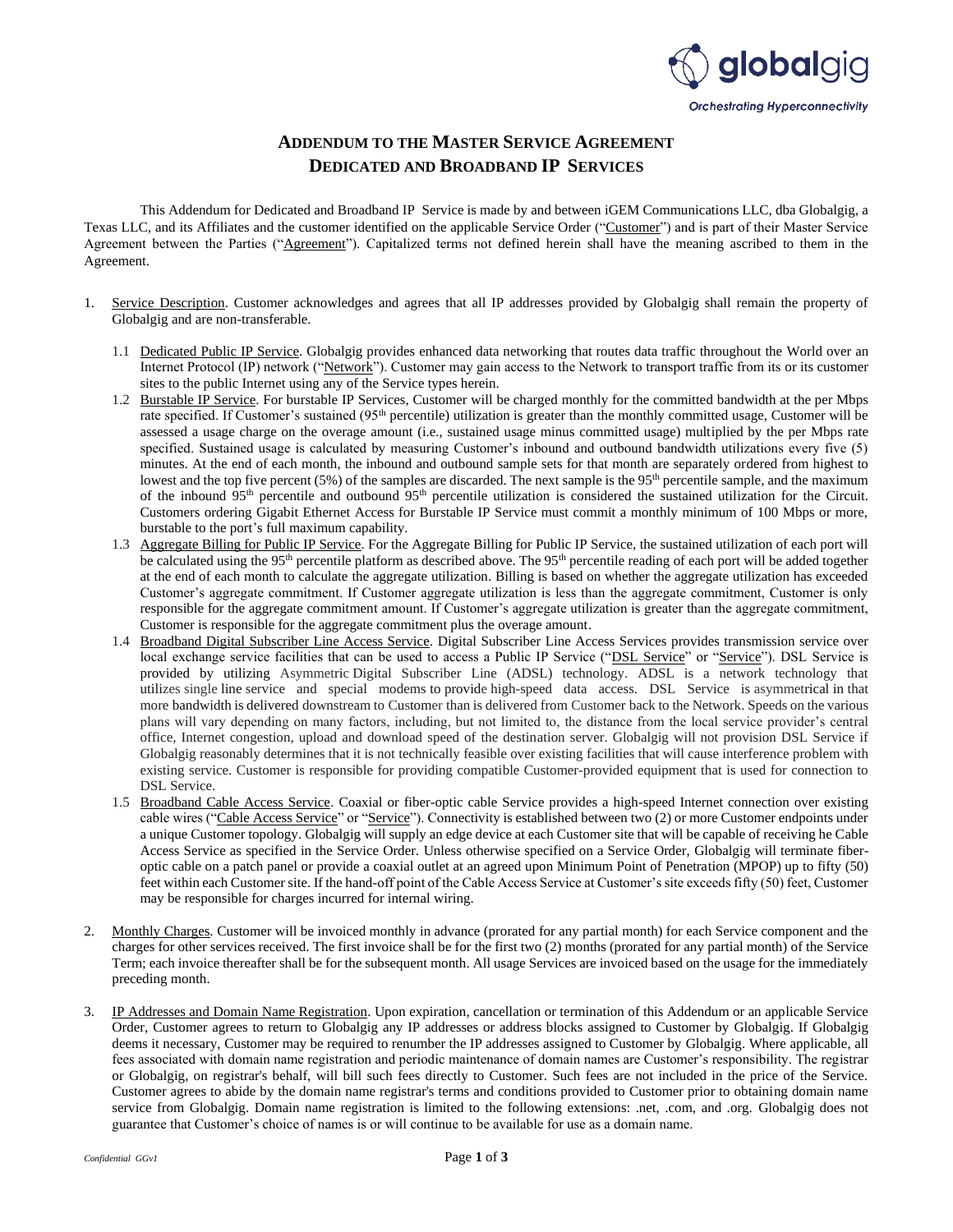4. Security and Installation. The Internet is not a secure network. Confidential or sensitive information should not be transmitted over the Internet unprotected. Customer shall use firewalls, anti-virus, industry-standard anti-malware and intrusion prevention software, and other security devices. Customer shall promptly notify Globalgig in writing if there is actual or suspected fraudulent or other unauthorized use of the Service. Customer shall provide Globalgig with reasonable access to each Service location as necessary for Globalgig to review, install, inspect, maintain or repair any equipment necessary to provide the Services. Globalgig may perform an installation review of each Service location prior to installation of Services. Customer shall be responsible, at its own expense, for all site preparation activities necessary for delivery and installation of the equipment and the installation and ongoing provision of Services, including, but not limited to, providing electrical or other utility service, the relocation of Customer's equipment, furniture and furnishings as necessary to access the equipment and/or Services.

## 5. Broadband DSL and Cable Access Services Equipment and Software.

- 5.1 Globalgig-Provided Software. Globalgig may provide, at no cost to Customer, software owned by Globalgig or its third-party licensors, providers, or suppliers in connect with Services hereunder ("Services"). Customer may use the Software in object code form only, on the hardware on which it is installed, only as part of or for the use with the Service and for no other purpose. Software may be accompanied by and end user license agreement. Customer's use of any Software is governed by and must be complied with the terms of that license agreement and this Addendum. Custom may not install or use any Software that is accompanied by or includes an end user license agreement unless Customer first agrees to all of the terms and conditions of the end user license agreement.
- 5.2 If the Software is not accompanied by an end user license agreement, Customer is hereby granted a personal, revocable, nonexclusive, non-transferable license to use the Software (and any corrections, updates, and upgrades thereto), for the sole purpose of enabling Customer to use the Service.
- 5.3 Customer may no de-compile, reverse engineer, disassemble, attempt to discover any source code or underlying ideas or algorithms of the Software, otherwise reduce the Software to a readable form, modify, rent, lease, loan, use or reproduce, sublicense or distribute copies of the Software, or otherwise transfer the Software to any party. Customer many not remove or alter any trademark, trade name, copyright or other proprietary notices, legends, symbols, or labels app earing on or in copies of the Software. Customer is not granted any title or rights of ownership in the Software. Customer acknowledges that this license is not a sale of i ntellectual property and that Globalgig or its third-party licensors, providers or suppliers continue to own all right, title and interest , including but not limited to all copyright, patent, trademark, trade secret, and moral rights, to the Software and related documentation, as well as any corrections, updates and upgrades. Globalgig reserves the right to update or change the Software from time to time and Customer agrees to cooperate in performing such steps as may be necessary to install any updates or upgrades to the Software. The Software may be used in the United States only, and any export of the Software is strictly prohibited.
- 5.4 IF AT ANY TIME DURING THE TERM GLOBALGIG PROVIDES CUSTOMER WITH FREE OR FOR-FEE SOFTWARE OR EQUIPMENT, INCLUDING, WITHOUT LIMITATION, CUSTOMER AND/OR NETWORK SECURITY SOFTWARE, CUSTOMER AGREES THAT ITS SOLE RIGHT TO RECORSE, IF ANY, INCLUDING BUT NOT LIMITED TO DAMAGES FOR FAILURE OF SUCH SOFTWARE TO PREFORM, AS AGAINST THE MANUFACTURER OF SUCH SOFTWARE OR PERFIPHERAL EQUIPMENT.
- 5.5 Return of Equipment and Software. Customer understands and agrees that notwithstanding any other provision to the contrary, all equipment and materials installed or provided by Globalgig are and shall always remain the property of Globalgig, shall not become a fixture to the Service Location. Upon termination or expiration of a Service, Customer agrees to return to Globalgig all equipment (other than equipment Customer has purchased) which Globalgig has provided to Customer in connection with the Service, and to cease use of all the provided Software and immediately delete such Software from Customer's computer(s) and device(s). All equipment must be returned to Globalgig at any time Services are disconnected in the same condition in which they were received subject to ordinary wear and tear. In the event such equipment and/or Software is not returned to Globalgig within ten (10) calendar days following such termination or expiration, Globalgig reserves the right to charge Customer, and Customer agrees to pay, the then-current list price of the unreturned equipment and/or Software.
- 5.6 DSL and Cable Access Operation. Customer solely responsible for obtaining, installing, configuring, and maintaining necessary equipment or Software updates, patches or other fixes, which are or may become necessary to access the DSL or Cable Access Service, and to operate Customer's computer(s) and device(s). The preceding obligations apply regardless of whether Globalgig or a third party provided the Software or equipment to Customer. Customer understands that DSL and Cable Access bandwidth is provided on a per line basis, and that the speed and bandwidth available to each computer or device connected to the network will vary depending upon the number and types of computers or devices using the DSL or Cable Access Service and the type of use (e.g., streaming media or downloading larger files). Only the manufacturer's warranties are included with any equipment or Software provided by Globalgig shall apply.
- 6. WAN / SDWAN Implementation Standards. Globalgig has implemented the following standards to minimize variances in order and provide a timely onboarding experience. Any delays in the delivery of the Service resulting from Customer, including but not limited to, lack of access or delayed Customer survey response may result in billing prior to solution completion.

## 6.1 WAN Circuits:

- Head-End circuits:
	- o Will be ordered with /29 WAN blocks between Provider Edge (PE) and Customer Edge (CE).